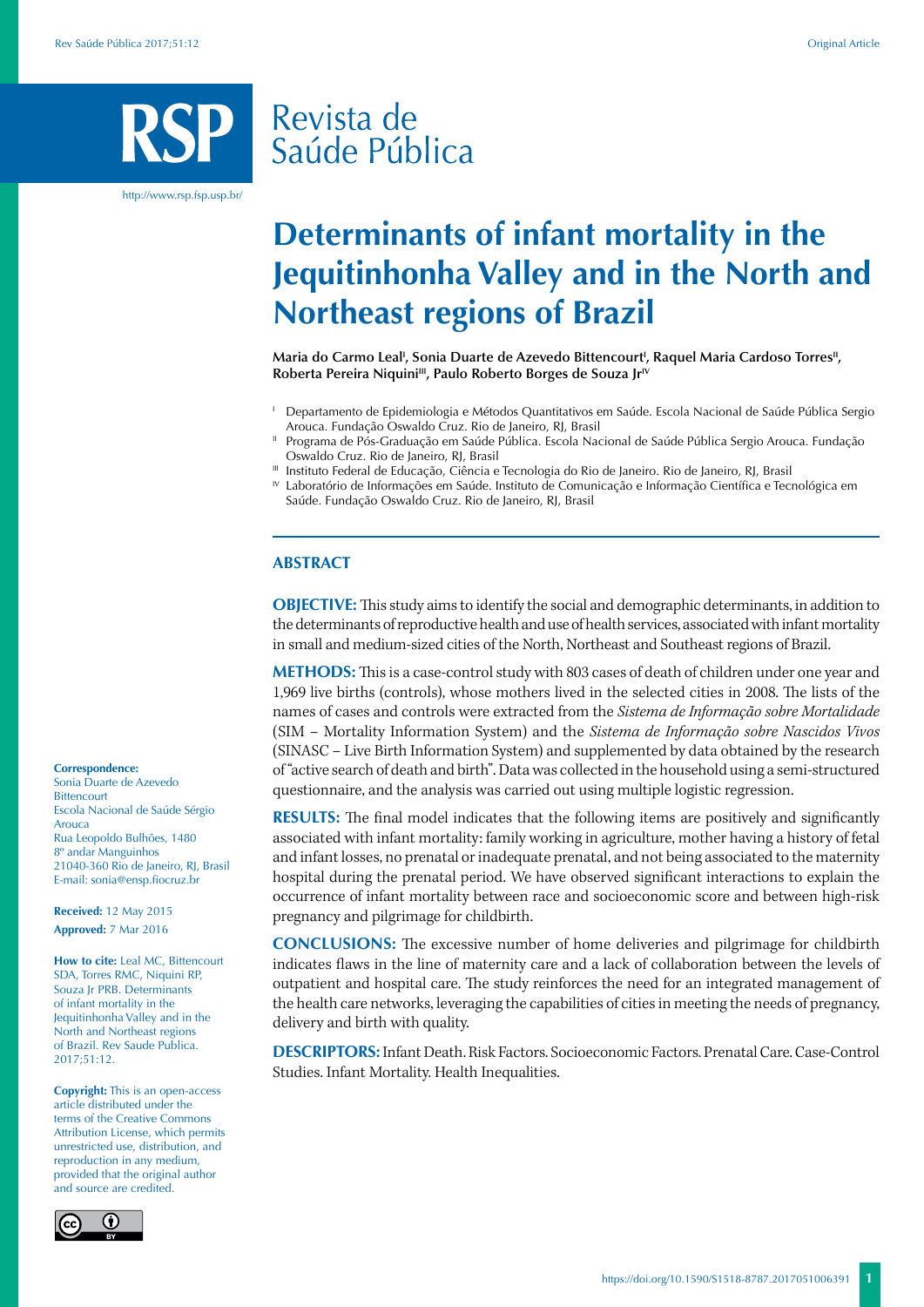#### **INTRODUCTION**

Although the coefficient of infant mortality in Brazil shows a relevant decrease, there are still obstacles to be overcome, such as the inequalities related to socioeconomic development and access to health services. In addition, the country also face problems related to the coverage of vital events, a fact that affects the knowledge of the extent of infant mortality, as well as the identification of associated factors.

The risks of infant mortality are higher in some areas of the Southeast region, such as in the Jequitinhonha Valley, and the North and Northeast regions, especially in small and medium-sized cities. These cities have a high concentration of poverty, more barriers to the access to health services4,15,a and problems of completeness of vital data in the *Sistema de Informação sobre Mortalidade* (SIM – Mortality Information System) and the *Sistema de Informação sobre Nascidos Vivos* (SINASC – Live Birth Information System).

In this sense, the knowledge on the set of factors of the complex network that determines infant mortality can positively guide the efforts specifically focused on the reduction of infant mortality in regions with worse social and health indicators and with major problems related to the quality of the vital data.

This study has aimed to identify the social and demographic determinants, in addition to the determinants of reproductive health and use of health services, associated with infant mortality.

#### **METHODS**

This is a case-control study conducted with a sub-sample of cities of the research "Estimação da cobertura dos sistemas de informações sobre nascidos vivos (SINASC) e sobre mortalidade (SIM) e da mortalidade infantil por Unidade da Federação, 2008", henceforth referred to as "active search of death and birth"<sup>b</sup>. This sub-sample included seventy-five cities of up to 200,000 inhabitants, located in the North, Northeast and Southeast regions (specifically the Jequitinhonha Valley in the Southeast region, in the State of Minas Gerais), Brazil.

The selected cities were classified into three strata of population category (up to 20,000; from 20,001 to 50,000; from 50,001 to 200,000 inhabitants) and of adequacy of vital information, according to the method developed by Andrade and Szwarcwald<sup>4</sup>. We selected all eligible cities  $(n = 36)$  from the first population stratum, while we chose twenty and nineteen cities from the second and third strata, respectively, with probability of selection proportional to population size. We calculated the sample expansion factors by the inverse of the probability of selection of each city in each stratum, and then we adjusted the weights, i.e., calibrated them, so that the estimates in each stratum were consistent with the total number of live births (corrected by the process of active search).

The data of the 2010 Census<sup>b</sup> show that, among the seventy-five cities studied, the proportion of urban population ranged from 20.3% (in a city in the State of Pará) to 99.3% (in a city in the metropolitan region of Fortaleza, State of Ceará). In almost a quarter of the cities visited, the urban population represented less than 50% of the total population. The average gross domestic product (GDP) per capita of the studied cities was three and a half times lower than the GDP of Brazil, although, among the cities, there are some petrochemical poles and large mining companies.

In 84% of the cities, more than 50% of the resident population had *per capita* household income of up to half a minimum wage. Almost half of the cities have low human development index (HDI). The median coverage of the sewage system was only 17.4%, well below the water supply  $(66.7\%)^c$ . .

The lists of the names of the children who died under one year and the live births of mothers living in the cities selected, which was provided by the Secretariat of Health Surveillance,

a Lansky S, França E, Ishitani L, Perpétuo IHO. Evolução da mortalidade infantil no Brasil – 1980 a 2005. In: Ministério da Saúde (BR), Secretaria de Vigilância em Saúde, Departamento de Análise de Situação em Saúde. Saúde Brasil 2008: 20 anos de Sistema Único de Saúde (SUS) no Brasil. Brasília (DF); 2009. p.239-65.

b Szwarcwald CL, Morais Neto OL, Frias PG, Souza Junior PRB, Escalante JJC, Lima R. B. Busca ativa de óbitos e nascimentos no Nordeste e na Amazônia Legal: Estimação das coberturas do SIM e do Sinasc nos municípios brasileiros. In: Brasil. Ministério da Saúde. Saúde Brasil 2010: uma análise da situação de saúde e de evidências selecionadas de impacto de ações de vigilância em saúde, Brasília, p. 372, 2011.

c Instituto Brasileiro de Geografia e Estatística. Censo Demográfico 2010: características da população e dos domicílios: resultados do universo. Rio de Janeiro; 2011.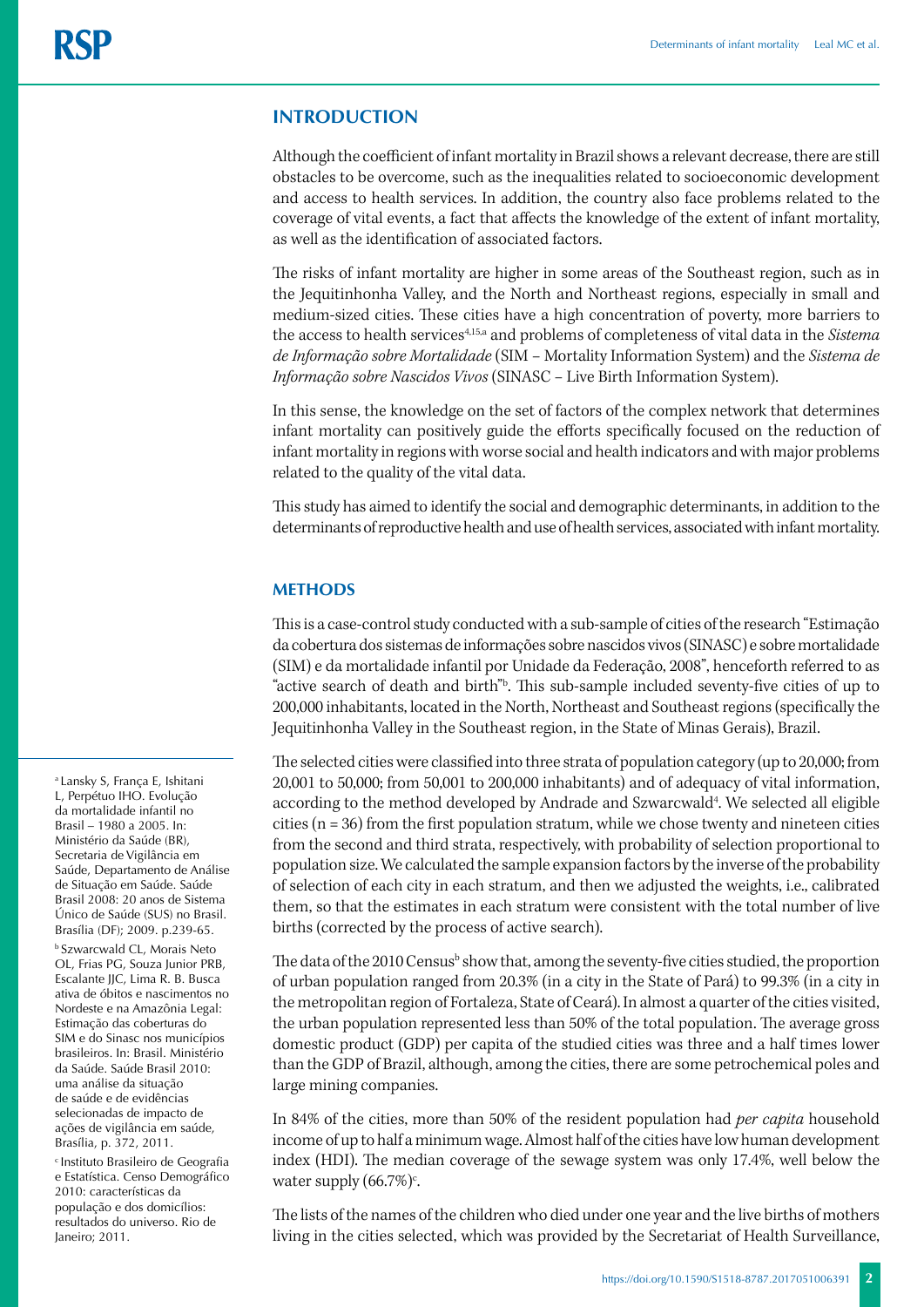Ministry of Health (SVS-MS), for the period from January 1 to December 31, 2008, were supplemented by data collected in the research of "active search of death and birth".

We defined as cases all children who died under one year present in the updated list of deaths. For each death, we selected, using a random drawing, two controls present in the updated list of live births. The controls that were not located were replaced by controls living in the neighborhood.

To obtain the data, we carried out household interviews with the mother or responsible for the newborn, between April and December, 2010. The questions of the semi-structured questionnaire, specifically related to 2008, focus on: socioeconomic conditions of the family, demographic characteristics of the mothers, health care of the mother (prenatal - PN, childbirth, puerperium), and health conditions of the newborn (after the delivery until the first year of life). The data collection tool was tested in a pilot study and the field staff responsible for applying it was composed of nine supervisors and twenty-five interviewers, all properly trained.

The independent variables selected for the study include: demographic characteristics of the mother [age (10 to 19, 20 to 34, and  $\geq$  35 years), race (white, black, brown, yellow or native), education of the mother (none or incomplete elementary school, complete elementary school or incomplete high school, complete high school, or complete or incomplete higher education), marital status (no partner, with partner but he does lives together, and lives with partner)], behaviors during pregnancy (smoking habit and alcohol consumption), and socioeconomic conditions of the family (housing adequacy according to the classification adopted by the Brazilian Institute of Geography and Statistics – IBGE: adequate – households that have water supply, sewage or rainwater network or septic tank, and direct or indirect garbage collection; inadequate – other households<sup>d</sup>; socioeconomic score of the *Associação Brasileira de Empresas de Pesquisa* (ABEP - Brazilian Association of Research Companies)<sup>5</sup> – Classes A/B/C and D/E; and working in agriculture – yes, no).

The variables of reproductive health were: obstetric history (abortion history, history of fetal or infant losses, previous deliveries with loss, and first time pregnancy) and hospitalization during pregnancy (yes, no). Pregnant women were classified as of high-risk (yes, no) according to the self-reported presence of at least one of the following conditions: hypertension, heart disease, diabetes, syphilis, human immunodeficiency virus (HIV), Rh incompatibility, threatened abortion, seizures, hospitalization because of obstetric causes, or no prenatal care.

The adequacy of prenatal care was created by the grouping of the categories of the Kotelchuck index7 : (i) no PN or inadequate PN, and (ii) adequate PN or more than adequate. This score was adapted according to the recommendation of the Ministry of Health, in which, a PN considered as adequate must start before the 16th gestational week, and at least one appointment must be performed in the first quarter, two in the second quarter and three in the third quarter<sup>9,e</sup>. The remaining women were classified as inadequate PN or no PN.

We also considered the following independent variables: association of the pregnant mother to the maternity hospital during the prenatal period (yes, no), need to search for more than one service unit at the time of hospitalization for delivery, named "pilgrimage" (yes, no, delivery at home), and who performed the delivery (delivery by the mother herself, midwife, healthcare professional, and other).

We measured the intensity of the associations between each independent variable and the dependent variable by simple logistic regression, calculating the estimates of odds ratio (OR) and 95% confidence intervals (95%CI). We tested the presence of interaction between high-risk pregnancy and pilgrimage for childbirth, and between race and socioeconomic score.

In the following step, we performed multiple logistic regression models using the manual stepwise method, testing the inclusion and exclusion of variables and significant interactions at the 20% level in the simple logistic regression analysis. We kept all variables and significant interactions at the 5% level in the final multiple model. After the choice of the final model, we calculated

d Instituto Brasileiro de Geografia e Estatística. Censo Demográfico 2010: características urbanísticas do entorno dos domicílios. Rio de Janeiro; 2012.

e Ministério da Saúde (BR), Secretaria de Atenção à Saúde, Departamento de Ações Programáticas Estratégicas. Pré-natal e puerpério: atenção qualificada e humanizada: manual técnico. Brasília (DF); 2006. (Série A. Normas e Manuais Técnicos) - (Série Direitos Sexuais e Direitos Reprodutivos, caderno 5).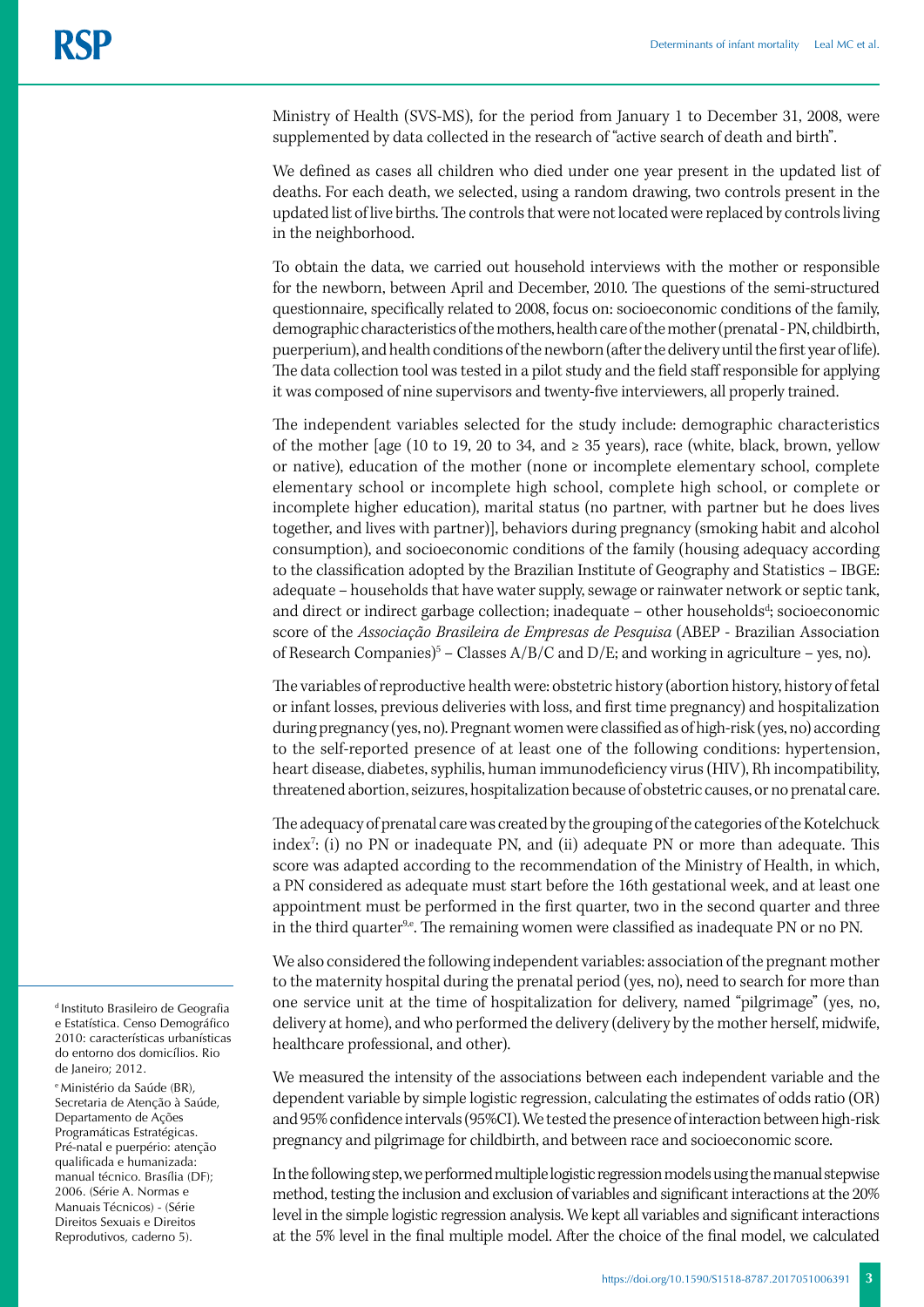the adjusted estimates of OR and the respective 95%CI. We excluded yellow and native women from this stage of analysis, given the extremely low sample size for adequate multiple modeling.

All statistical analyses were carried out using the software R 2.15.3.

This study was approved by the Research Ethics Committee of the Centro de Pesquisa René Rachou (Protocol 206/2009). All participants signed the informed consent.

#### **RESULTS**

Of the seventy-five cities of the sample, we excluded seven (9%) cities from the analysis because the health departments confirmed no infant death in 2008.

Of the 942 infant deaths occurred in the sixty-eight cities studied, 818 (86.8%) cases were included in this study. The losses were due to the address not being located, the family moving to another city, and the family refusing to participate in the research. After calibration, the estimated number of deaths was 803 and the number of controls was 1,969.

Most of the deaths (66.9%) occurred in the neonatal period, being 53.1% in the first six days of the child's life and 13.8% between seven and twenty-seven days of life. Of the total cases, 49.3% were preterm and 46.8% had low birth weight. Among the controls, that proportion was 7% and 7.5%, respectively.

Table 1 presents the independent demographic and socioeconomic variables in the simple logistic regression analysis to explain infant mortality. The following variables showed positive association with infant mortality: education being less than complete high school, smoking habit, belonging to families who worked in agriculture, and being from the economic classes D or E.

|                                                                    |             | Case          |               | <b>Control</b> |               |               |                   |                          |
|--------------------------------------------------------------------|-------------|---------------|---------------|----------------|---------------|---------------|-------------------|--------------------------|
| <b>Variable</b>                                                    | $\mathbf n$ | $\frac{0}{0}$ | 95%CI         | $\mathbf n$    | $\frac{0}{0}$ | 95%Cl         | <b>OR</b>         | 95%CI                    |
| Age of the mother                                                  |             |               |               |                |               |               |                   |                          |
| 10 to 19 years                                                     | 93          | 12.1          | $9.2 - 15.9$  | 209            | 10.7          | $8.6 - 13.3$  | 1.12              | $0.77 - 1.63$            |
| 20 to 34 years                                                     | 586         | 75.9          | $72.1 - 79.3$ | 1,467          | 75.3          | $71.7 - 78.6$ | 1.00              |                          |
| 35 years or more                                                   | 93          | 12.0          | $8.9 - 16.0$  | 272            | 13.9          | $11.1 - 17.3$ | 0.86              | $0.58 - 1.27$            |
| Race                                                               |             |               |               |                |               |               |                   |                          |
| White                                                              | 145         | 18.1          | $15.0 - 21.7$ | 292            | 14.9          | $12.6 - 17.4$ | 1.00              |                          |
| <b>Black</b>                                                       | 47          | 5.9           | $3.7 - 9.2$   | 125            | 6.4           | $4.8 - 8.5$   | 0.75              | $0.46 - 1.24$            |
| Brown                                                              | 593         | 74.1          | $70.3 - 77.6$ | 1,503          | 76.5          | $73.2 - 79.5$ | 0.80 <sup>a</sup> | $0.63 - 1.01$            |
| Yellow or native                                                   | 15          | 1.9           | $0.9 - 4.1$   | 45             | 2.3           | $1.4 - 3.7$   | 0.70              | $0.26 - 1.85$            |
| Education of the mother                                            |             |               |               |                |               |               |                   |                          |
| None or incomplete elementary school                               | 424         | 54.2          | 48.4-60.0     | 825            | 42.0          | 38.3-45.8     | 1.86 <sup>a</sup> | $1.39 - 2.48$            |
| Complete elementary school or incomplete high school               | 123         | 15.7          | 12.4-19.7     | 289            | 14.7          | $12.5 - 17.3$ | 1.54 <sup>a</sup> | $1.06 - 2.22$            |
| Complete high school or complete or incomplete higher<br>education | 235         | 30.1          | $25.5 - 35.0$ | 849            | 43.3          | 39.6-47.0     | 1.00              |                          |
| <b>Marital Status</b>                                              |             |               |               |                |               |               |                   |                          |
| No partner                                                         | 137         | 17.1          | $13.3 - 21.8$ | 337            | 17.1          | $14.5 - 20.1$ | 0.98              | $0.73 - 1.32$            |
| With partner. but he does not live together                        | 46          | 5.8           | $3.7 - 8.9$   | 141            | 7.1           | $5.5 - 9.2$   | 0.79              | $0.46 - 1.36$            |
| Lives with partner                                                 | 617         | 77.1          | 72.8-80.9     | 1,490          | 75.7          | 72.4-78.8     | 1.00              |                          |
| Smoking habit                                                      | 116         | 14.5          | $11.1 - 18.8$ | 176            | 9.0           | $6.7 - 11.8$  | 1.73 <sup>a</sup> | $1.18 - 2.54$            |
| Drinking habit                                                     | 186         | 23.4          | $18.1 - 29.6$ | 350            | 17.8          | $14.7 - 21.4$ | 1.41 <sup>a</sup> | $0.94 - 2.12$            |
| Works in agriculture                                               | 273         | 34.0          | 27.9-40.6     | 486            | 24.7          | 19.9-30.2     | 1.57 <sup>a</sup> | $1.20 - 2.05$            |
| ABEP score                                                         |             |               |               |                |               |               |                   |                          |
| $Class D+E$                                                        | 568         | 70.7          | 65.6-75.4     | 1,064          | 54.1          | $49.3 - 58.7$ | 2.05 <sup>a</sup> | $1.59 - 2.64$            |
| $Class A+B+C$                                                      | 235         | 29.3          | 24.6-34.4     | 905            | 45.9          | $41.3 - 50.7$ | 1.00              |                          |
| Housing conditions                                                 |             |               |               |                |               |               |                   |                          |
| Inadequate                                                         | 614         | 77.0          | $71.1 - 82.0$ | 1,513          | 76.9          | $71.3 - 81.6$ | 1.01              | $0.77 - 1.32$            |
| Adequate                                                           | 183         | 23.0          | 18.0-28.9     | 455            | 23.1          | 18.4-28.7     | 1.0               | $\overline{\phantom{a}}$ |

**Table 1.** Demographic and socioeconomic characteristics of the mothers of the cases and controls in a sample of small and medium-sized cities in the North and Northeast regions of Brazil and in the Jequitinhonha Valley, State of Minas Gerais, Brazil, 2011.

ABEP: *Associação Brasileira de Empresas de Pesquisa* (Brazilian Association of Research Companies). a  $a_{\rm D} \leq 0.20$ .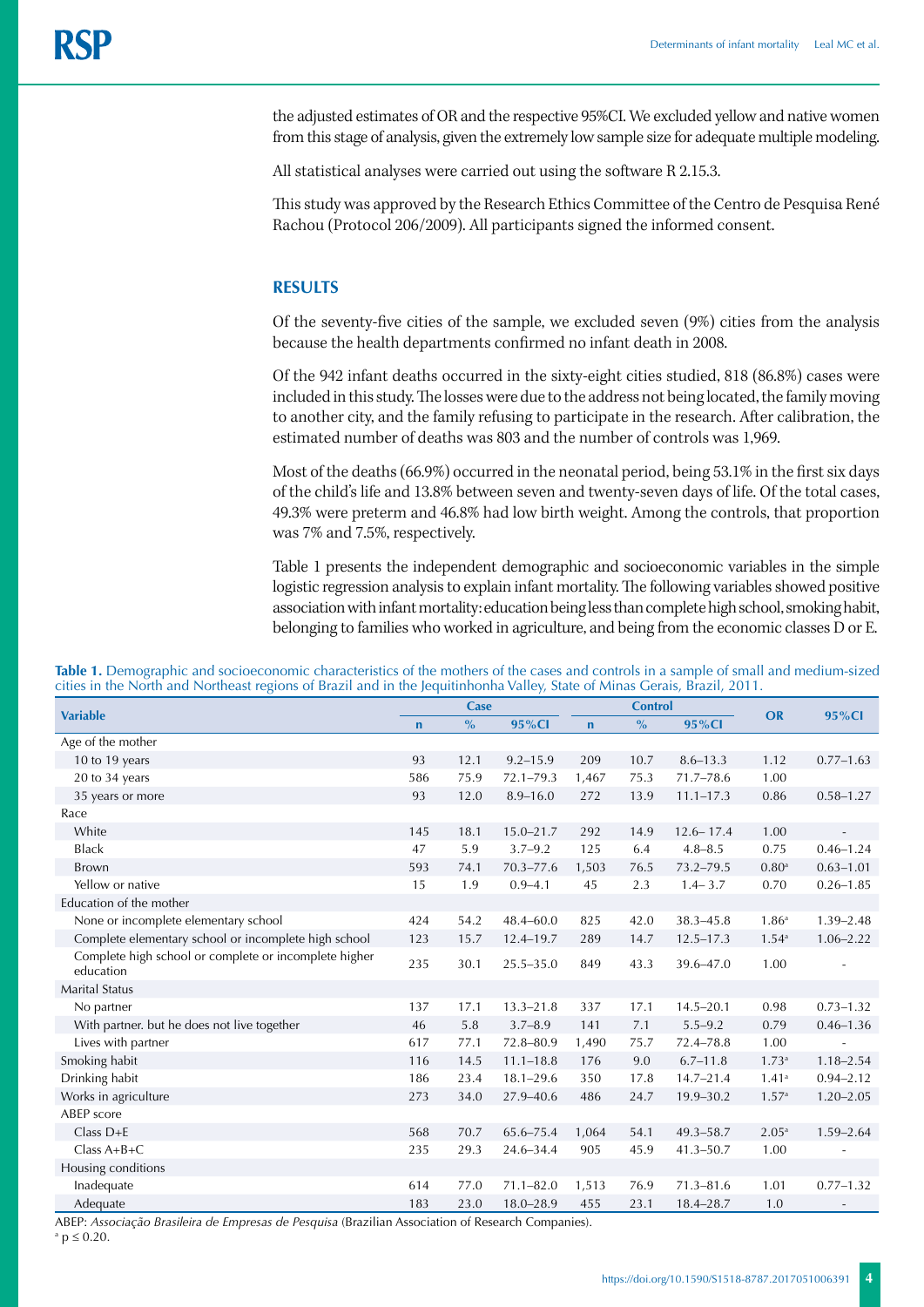Infant mortality was also positively associated with: obstetric history of fetal or infant losses, no PN or inadequate PN, no association to the maternity hospital during the prenatal period, high-risk pregnancy, hospitalization during pregnancy, pilgrimage or delivery at home, and delivery by the mother herself (Table 2).

The multiple logistic regression indicated that the following items are positively associated with infant mortality: family working in agriculture, mother having a history of fetal and infant losses before the pregnancy under study, no PN or an inadequate PN, and not being associated to the maternity hospital during the prenatal period. The smoking habit presented a borderline significance, but we kept it in the model because of its epidemiological relevance (Table 3).

We observed significant interactions between race and socioeconomic score and between high-risk pregnancy and pilgrimage (Table 3).

Mothers of cases of infant death had higher chance of belonging to the economic classes D or E when compared to the mothers of the controls, considering both white and brown mothers. However, this association was not observed among black women (Table 3).

Only in the group of high-risk pregnancy the cases presented a higher chance of delivery at home and pilgrimage when compared to the controls. This association was not statistically significant in the group that had no risk (Table 3).

| Twith and Profileast regions of Brazil and in the jequitimornia valiety state of Minas Gerals, Brazil, 2011. |     |      |      |               |         |      |           |      |               |
|--------------------------------------------------------------------------------------------------------------|-----|------|------|---------------|---------|------|-----------|------|---------------|
|                                                                                                              |     | Case |      |               | Control |      |           | OR   | $95\%$ CI     |
|                                                                                                              | n   |      | $\%$ | $95\%$ Cl     |         | $\%$ | $95\%$ CI |      |               |
| Obstetric history                                                                                            |     |      |      |               |         |      |           |      |               |
| First time pregnancy                                                                                         | 282 |      | 35.3 | 30.8–40.2 737 |         | 37.5 | 34.3–40.8 | 0.92 | $0.72 - 1.17$ |

| <b>Table 2.</b> Reproductive history and prenatal and delivery care of the cases and controls in a sample of small and medium-sized cities in the |  |
|---------------------------------------------------------------------------------------------------------------------------------------------------|--|
| North and Northeast regions of Brazil and in the Jequitinhonha Valley, State of Minas Gerais, Brazil, 2011.                                       |  |

| Obstetric history                                                   |     |      |               |       |      |               |                   |               |
|---------------------------------------------------------------------|-----|------|---------------|-------|------|---------------|-------------------|---------------|
| First time pregnancy                                                | 282 | 35.3 | 30.8-40.2     | 737   | 37.5 | $34.3 - 40.8$ | 0.92              | $0.72 - 1.17$ |
| Abortion history                                                    | 158 | 19.8 | $15.2 - 25.3$ | 425   | 21.6 | $19.3 - 24.1$ | 0.89              | $0.62 - 1.29$ |
| History of fetal and infant losses                                  | 56  | 7.0  | $5.2 - 9.2$   | 76    | 3.9  | $2.8 - 5.3$   | 1.75c             | $1.20 - 2.56$ |
| Previous deliveries without loss                                    | 303 | 37.9 | $33.3 - 42.8$ | 731   | 37.0 | $34.2 - 40.0$ | 1.00              |               |
| Adequacy of prenatal carea                                          |     |      |               |       |      |               |                   |               |
| Inadequate or no prenatal care                                      | 297 | 40.2 | $35.2 - 45.4$ | 497   | 26.1 | 22.9-29.6     | 1.90 <sup>c</sup> | $1.54 - 2.34$ |
| Adequate or more than adequate                                      | 442 | 59.8 | 54.6-64.8     | 1,405 | 73.9 | $70.4 - 77.1$ | 1.00              |               |
| Association to the maternity hospital during the<br>prenatal period |     |      |               |       |      |               |                   |               |
| No                                                                  | 431 | 60.3 | $55.1 - 65.3$ | 1,047 | 54.3 | $50.5 - 58.0$ | 1.28c             | $1.02 - 1.61$ |
| Yes                                                                 | 283 | 39.7 | 34.7-44.9     | 882   | 45.7 | 42.0-49.5     | 1.00              |               |
| High-risk pregnancy <sup>b</sup>                                    | 409 | 50.9 | 43.4-58.4     | 531   | 27.0 | 23.4-30.9     | 2.80c             | 1.98-3.96     |
| Admission during pregnancy                                          | 159 | 19.8 | $15.3 - 25.3$ | 270   | 13.7 | $11.2 - 16.6$ | 1.56c             | $1.06 - 2.28$ |
| Pilgrimage for childbirth                                           |     |      |               |       |      |               |                   |               |
| Delivery at home                                                    | 63  | 7.9  | $4.7 - 13.0$  | 48    | 2.5  | $1.6 - 3.7$   | 3.72c             | $2.12 - 6.52$ |
| Pilgrimaged                                                         | 132 | 16.4 | $12.0 - 22.0$ | 190   | 9.7  | $7.5 - 12.4$  | 1.97c             | 1.39-2.79     |
| Did not pilgrimage                                                  | 607 | 75.7 | 70.8-80.1     | 1,730 | 87.9 | 85.1-90.2     | 1.00              |               |
| Who performed the delivery                                          |     |      |               |       |      |               |                   |               |
| Health professional                                                 | 681 | 87.7 | 82.9-91.3     | 1,802 | 92.3 | 88.7-94.9     | 1.00              |               |
| Midwife                                                             | 42  | 5.4  | $3.2 - 8.8$   | 104   | 5.3  | $3.0 - 9.4$   | 1.06              | $0.60 - 1.86$ |
| Delivery by the mother                                              | 40  | 5.2  | $2.9 - 9.0$   | 28    | 1.4  | $0.8 - 2.6$   | 3.79c             | $1.61 - 8.91$ |
| Other                                                               | 14  | 1.8  | $0.7 - 4.5$   | 18    | 0.9  | $0.4 - 2.0$   | 2.02 <sup>c</sup> | $0.69 - 5.88$ |
|                                                                     |     |      |               |       |      |               |                   |               |

<sup>a</sup> Indicator proposed by Leal et al.<sup>9</sup>

b According to the criteria defined in the study and described in the Methods section.

 $\epsilon$  p  $\leq$  0.20.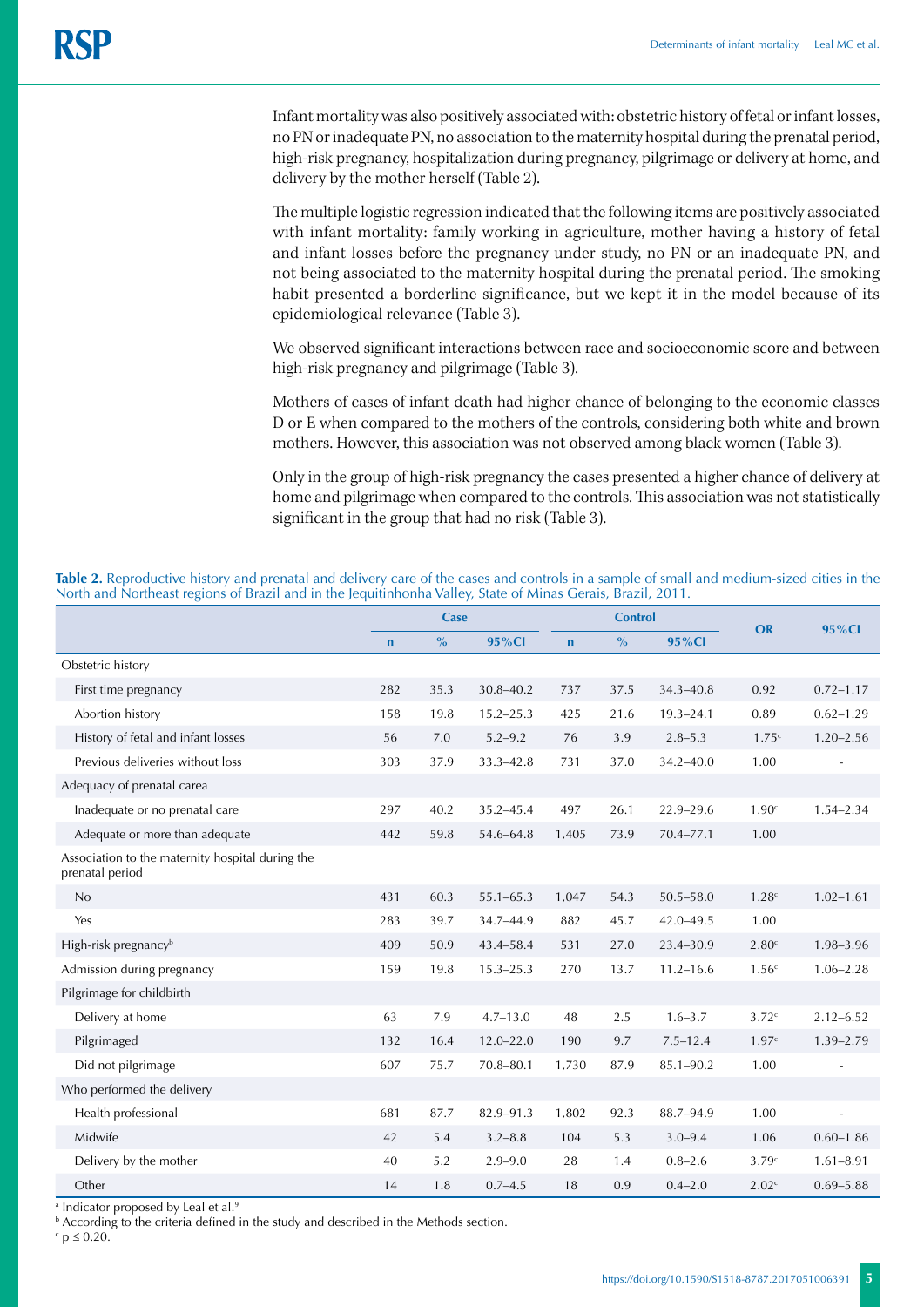**Table 3.** Adjusted analysis of the factors associated with infant mortality in a sample of small and medium-sized cities in the North and Northeast regions of Brazil and in the Jequitinhonha Valley, State of Minas Gerais, Brazil, 2011.

| <b>Variable</b>                                       | <b>OR</b>    | 95%CI         |
|-------------------------------------------------------|--------------|---------------|
| Among white mothers                                   |              |               |
| ABEP score - Classes D+E                              | 3.05         | 1.74-5.34     |
| ABEP score - Classes A+B+C                            | 1            |               |
| Among black mothers                                   |              |               |
| ABEP score - Classes D+E                              | 1            | $0.46 - 2.17$ |
| ABEP score - Classes A+B+C                            | $\mathbf{1}$ |               |
| Among brown mothers                                   |              |               |
| ABEP score - Classes D+E                              | 1.55         | $1.12 - 2.15$ |
| ABEP score - Classes A+B+C                            | 1            |               |
| Smoking habit                                         |              |               |
| Yes                                                   | 1.49         | $0.99 - 2.23$ |
| No                                                    | 1            |               |
| Works in agriculture                                  |              |               |
| Yes                                                   | 1.55         | $1.12 - 2.15$ |
| No                                                    | 1            |               |
| Obstetric history                                     |              |               |
| First time pregnancy                                  | 1.09         | $0.79 - 1.50$ |
| Abortion history                                      | 0.80         | $0.51 - 1.28$ |
| History of fetal and infant losses                    | 1.77         | $1.12 - 2.81$ |
| Previous deliveries without loss                      | 1            |               |
| Adequacy of prenatal care <sup>a</sup>                |              |               |
| Inadequate or no prenatal care                        | 1.41         | $1.07 - 1.86$ |
| Adequate or more than adequate                        | 1            |               |
| Association to the maternity hospital during prenatal |              |               |
| No                                                    | 1.42         | $1.10 - 1.82$ |
| Yes                                                   | $\mathbf{1}$ |               |
| High-risk pregnancy <sup>b</sup>                      |              |               |
| Delivery at home                                      | 7.63         | 2.36-24.65    |
| Pilgrimaged                                           | 2.71         | 1.57-4.68     |
| Did not pilgrimage                                    | $\mathbf{1}$ |               |
| Pregnancy not at risk <sup>b</sup>                    |              |               |
| Delivery at home                                      | 1.76         | $0.68 - 4.53$ |
| Pilgrimaged                                           | 1.06         | $0.54 - 2.06$ |
| Did not pilgrimage                                    | 1            |               |

ABEP: *Associação Brasileira de Empresas de Pesquisa* (Brazilian Association of Research Companies)

<sup>a</sup> Indicator proposed by Leal et al.<sup>9</sup>

b According to the criteria defined in the study and described in the Methods section.

### **DISCUSSION**

Most of the cities included in this study are located in remote areas, being these cities small and medium-sized, with a large population living in rural areas and in poverty<sup>c</sup>. Simultaneously, they have poor welfare indicators and perinatal results, which are almost always invisible because of the incompleteness of the data (among them, the vital data). A highlight of this study is the visibility given to the health conditions of the population neglected in these cities.

The partnership established between this research and the active search of death and live births, conducted preliminary by Szwarcwald et al.<sup>b</sup>, has allowed us to know the actual number of deaths and live births in the cities studied and carry out a case-control study with minimization of selection biases.

Inherent to the nature of case-control studies, we cannot rule out recall bias. Mothers of deceased children may have valued more their health problems in relation to the mothers of controls. Additionally, another information bias may have happened, such as the omission of certain risk behaviors (unhealthy habits or few prenatal appointments, for example) because they somehow feel guilty because of the death<sup>13</sup>.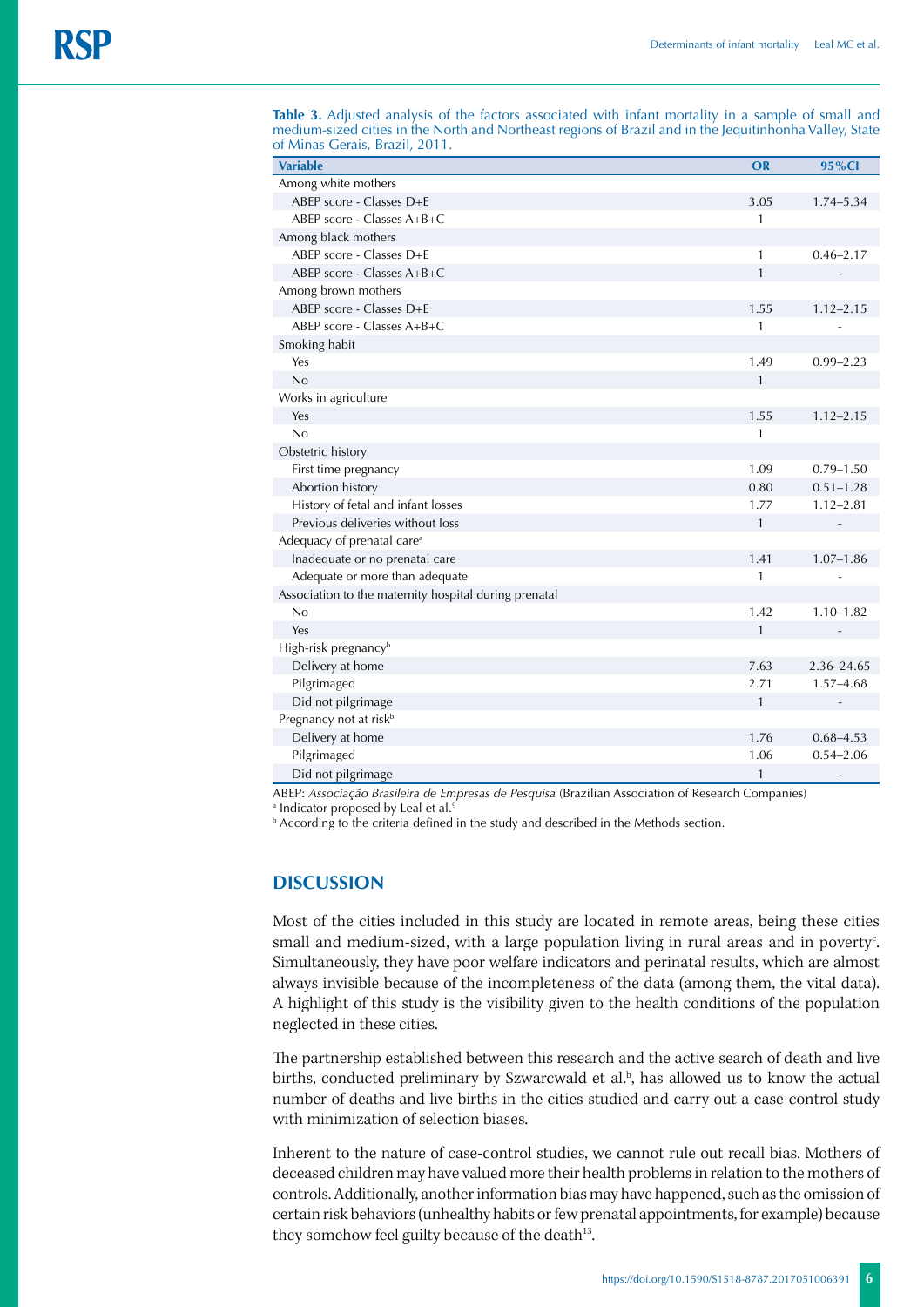Regarding the determinants of infant mortality, similar to that observed in other studies carried out in Fortaleza, CE, and Campinas, SP, Brazil, the age of the mother was not a risk factor for infant mortality<sup>2,11</sup>. Almeida et al.<sup>2</sup> have also observed, in bivariate analysis, an association between the level of education of the mother and infant mortality, which disappeared in the presence of the other variables included in the model. In this study, although the families of the cases and controls share similar life conditions and access to local health services, the mothers of the children who died were even poorer, which corroborates what has been observed in studies carried out in Salvador, BA, Fortaleza, CE, and Campinas, SP<sup>2,6,13</sup>.

We observed a greater chance of infant death among mothers with a history of fetal and infant loss, classified as of obstetric risk and who did not have adequate prenatal, similarly to that described in previous studies<sup>1,2,13</sup>. The presence of maternal morbidities, such as hypertension and diabetes, and negative outcomes in previous pregnancies ( fetal losses and infant deaths) have been linked to negative results in several studies<sup>1,13</sup>. These social determinants of family and reproductive history of the mother have already been widely disseminated in the scientific literature<sup>8,15</sup> and incorporated as gestational risk criteria in the healthcare protocols of the Ministry of Health<sup>f</sup>. .<br>.

The most astonishing datum is the continued invisibility of the women at high risk during prenatal monitoring, as 74.6% of them went to basic care, without being referred to specialized services. This percentage was similar to that observed in women classified as having habitual obstetric risk (80.2%) (data not shown). These data indicate shortcomings in the care of pregnant women, possibly because of the absence of detection and treatment of adverse pregnancy conditions<sup>12</sup>.

Studies carried out in different geographic areas have shown that women at high risk reported greater difficulty with appointments related to PN reference services<sup>13,14,16</sup>.

Regarding the collaboration between the levels of outpatient and hospital care for delivery care, we could also see that the absence of an association between the pregnant women and the maternity hospital was an important risk factor for infant mortality in these small and medium-sized cities with large rural population. Therefore, we highlight the need to organize the healthcare network, so as to ensure the timely access, with safe movement, to centers of greater complexity to meet this demand<sup>3</sup>.

This lack of organization of the healthcare network must have contributed to the excessive number of deliveries at home, made by the mother herself or by lay midwives. It is important to highlight that the occurrence of a delivery at home is not, in itself, a risk factor for infant mortality. In countries that provide assistance to deliveries at home carried out by professional midwives, the decision on the place of birth is the right of the woman, except for first time pregnancies<sup>2</sup>. However, in the cities studied, we could see almost eight times more deliveries at home in the presence of obstetric risk among the cases of infant death when compared to the controls.

Another result of the lack of organization of the healthcare network is the substantial number of women who needed to search, using their own resources, for more than one maternity hospital for their care. This phenomenon, called pilgrimage for childbirth, occurred almost three times more among the cases of infant death when it involved women with obstetric risk when compared to the controls. As noted by the literature<sup>10</sup>, the pilgrimage becomes even worse when we consider the maternal risk.

It is known that the coverage of prenatal and childbirth care is almost universal in Brazil<sup>g</sup>. However, there are deficiencies in the quality of the process and disparities in the coverage of the care according to socioeconomic class and place of residence<sup>12,16</sup>, which probably contributes to the maintenance of the high rates of infant mortality.

The analyses carried out in small and medium-sized cities show significant difficulties in the access to the healthcare network, expressed in the search for more than one maternity hospital

f Ministério da Saúde (BR), Secretaria de Atenção à Saúde, Departamento de Ações Programáticas Estratégicas. Pré-natal e puerpério: atenção qualificada e humanizada: manual técnico. Brasília (DF); 2006. (Série A. Normas e Manuais Técnicos) - (Série Direitos Sexuais e Direitos Reprodutivos, caderno 5).

g Ministério da Saúde (BR); Centro Brasileiro de Análise e Planejamento. Pesquisa Nacional de Demografia e Saúde da Criança e da Mulher – PNDS 2006: dimensões do processo reprodutivo e da saúde da criança. Brasília (DF); 2009. (Série G. Estatística e Informação em Saúde).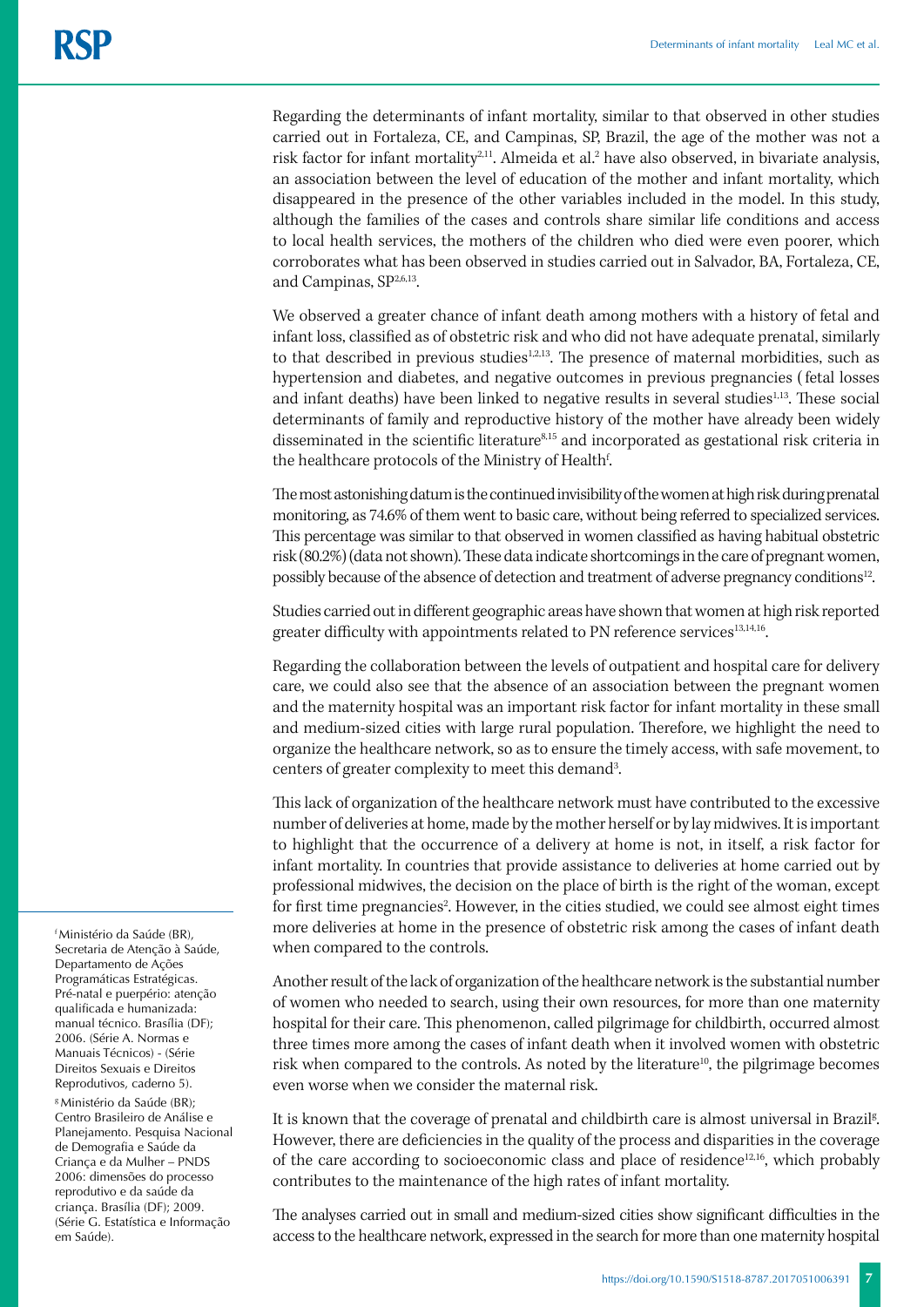and the excessive number of deliveries at home, without assistance of a qualified professional. As shown in this study, these facts have increased the chance of infant deaths and require the implementation of timely and safe transport systems for pregnant women or the building of homes for pregnant women and recent mothers next to hospitals. Another recommendation is the greater compliance of health professionals to the healthcare protocols of the Ministry of Health, with risk classification and appropriate referral of pregnant women according to their needs $8$ .

At a broader level, the results of this research reinforce the need for an integrated management of the healthcare networks, leveraging the capabilities of cities in meeting the needs of pregnancy, delivery and birth with quality.

#### **REFERENCES**

- 1. Almeida MF, Novaes HMD, Alencar GP, Rodrigues LC. Mortalidade neonatal no Município de São Paulo: influência do peso ao nascer e de fatores sócio-demográficos e assistenciais. *Rev Bras Epidemiol*. 2002;5(1):93-107. https://doi.org/10.1590/S1415-790X2002000100011.
- 2. Almeida SDM, Barros MBA. Atenção à saúde e mortalidade neonatal: estudo caso-controle realizado em Campinas, SP. *Rev Bras Epidemiol*. 2004;7(1):22-35. https://doi.org/10.1590/S1415-790X2004000100004.
- 3. Almeida WS, Szwarcwald CL. Mortalidade infantil e acesso geográfico ao parto nos municípios brasileiros. *Rev Saude Publica*. 2012;46(1):68-76. https://doi.org/10.1590/S0034-89102012005000003.
- 4. Andrade CLT, Szwarcwald CL. Desigualdades sócio-espaciais da adequação das informações de nascimentos e óbitos do Ministério da Saúde, Brasil, 2000-2002. *Cad Saude Publica*. 2007;23(5):1207-16. https://doi.org/10.1590/S0102-311X2007000500022.
- 5. Associação Brasileira de Empresas de Pesquisa. Adoção do CCEB 2008 Critério de Classificação Econômica Brasil. São Paulo: ABEP; 2008.
- 6. Gonçalves AC, Costa MCN, Braga JU. Análise da distribuição espacial da mortalidade neonatal e de fatores associados, em Salvador, Bahia, Brasil, no período 2000-2006. *Cad Saude Publica*. 2011;27(8):1581-91. https://doi.org/10.1590/S0102-311X2011000800013.
- 7. Kotelchuck M. An evaluation of Kessner Adequacy of Prenatal Care Index and a proposed Adequacy of Prenatal Care Utilization Index. *Am J Public Health*. 1994;84(9):1414-20.
- 8. Lansky S, Friche AAL, Silva AAM, Campos D, Bittencourt DAS, Carvalho ML, et al. Pesquisa Nascer no Brasil: perfil da mortalidade neonatal e avaliação da assistência à gestante e ao recém-nascido. *Cad Saude Publica*. 2014;30 Suppl 1:S192-207. https://doi.org/10.1590/0102-311X00133213.
- 9. Leal MC, Gama SGN, Ratto KMN, Cunha CB. Uso do índice de Kotelchuck modificado na avaliação da assistência pré-natal e sua relação com as características maternas e o peso do recém-nascido no Município do Rio de Janeiro. *Cad Saude Publica*. 2004;20 Suppl 1:S63-72. https://doi.org/10.1590/S0102-311X2004000700007.
- 10. Menezes DCS, Leite IC, Schramm JMA, Leal MC. Avaliação da peregrinação anteparto numa amostra de puérperas no Município do Rio de Janeiro, Brasil, 1999/2001. *Cad Saude Publica*. 2006;22(3):553-9. https://doi.org/10.1590/S0102-311X2006000300010.
- 11. Nascimento RM, Leite AJM, Almeida NMGS, Almeida PC, Silva CF. Determinantes da mortalidade neonatal: estudo caso-controle em Fortaleza, Ceará, Brasil. *Cad Saude Publica*. 2012;28(3):559-72. https://doi.org/10.1590/S0102-311X2012000300016.
- 12. Niquini RP, Bittencourt AS, Lacerda EMA, Saunders C, Leal MC. Atenção nutricional no prénatal de baixo risco do Sistema Único de Saúde: teoria e modelização. *Rev Bras Saude Mater Infant*. 2013;13(4):345-58. https://doi.org/10.1590/S1519-38292013000400007.
- 13. Schoeps D, Almeida MF, Alencar GP, França Jr I, Novaes HMD, Siqueira AAF, et al. Fatores de risco para mortalidade neonatal precoce. *Rev Saude Public*a. 2007;41(6):1013-22. https://doi.org/10.1590/S0034-89102007000600017.
- 14. Trevisan MR, De Lorenzi DRS, Araújo NM, Esber K. Perfil da assistência pré-natal entre usuárias do Sistema Único de Saúde em Caxias do Sul. *Rev Bras Ginecol Obstet*. 2002;24(5):293-9. https://doi.org/10.1590/S0100-72032002000500002.
- 15. Victora CG, Aquino EM, Leal MC, Monteiro CA, Barros FC, Szwarcwald CL. Maternal and child health in Brazil: progress and challenges. *Lancet*. 2011;377(9780):1863-76. https://doi.org/10.1016/S0140-6736(11)60138-4.